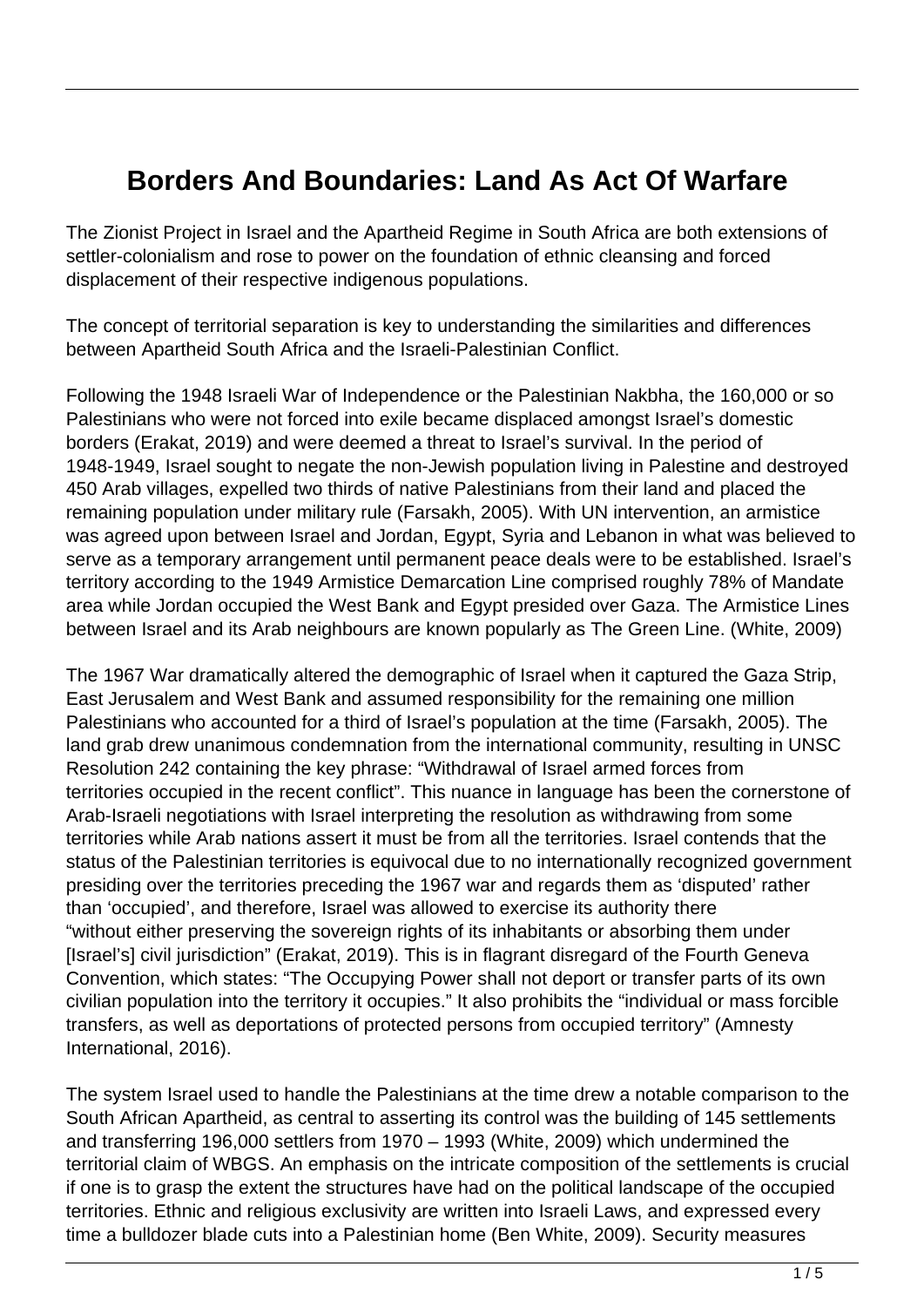including checkpoints, roadblocks which have affected the freedom of movement for Palestinians as well as the network of roads that connect the settlements to Israel proper. Israel's policies of urban planning signify powerful geostrategic tools in its quest for a Jewishmajority balance by encouraging Jewish expansion and supressing Palestinian construction, while expropriating Palestine's most vital resources: land and water. South Africa sought to subjugate its black population by segregating territories and preventing poverty from spilling into white areas. In contrast, Israel tried to suppress the natives through building around and between Palestinian areas. The ramifications of Israel establishing territorial integration with societal separation laid the foundation of an Apartheid system by default (Farsakh, 2005) and applying two separate legal systems to people living in the same place. Initially Israel attempted to rule over the population in nonviolent ways in what Neve Gordon refers to as the Colonization Principle, undertaking the administration of major civil institutions such as education, healthcare, welfare, financial and legal systems (Gordon, 2008)and incorporated Palestinians into the workforce which provided cheap labour for the Israeli market by satisfying economic needs and in turn had a significant impact on the living standards of Palestinian populations. However, Gordon notes that there is a substantial difference between growth and development and despite Palestinians experiencing a rise in their living standards, any chance of developing their local economy or establishing industries was repressed. Palestinians were subject to "the deliberate, systematic destruction of an indigenous economy by a dominant power" (Roy, 2006). These policies crushed the Palestinian economy while ensuring its dependency on Israel. There was never an intention of integrating Palestinians into the Israeli citizenry but rather to make them non-national subjects. From 1967-1990 border were kept open and a quarter of the Israeli GDP was dependent on Palestinian workers which added up to about a third of the Palestinian population (Farsakh, 2005). Following the onslaught of violence in the late 1980s brought by the first intifada (Arabic for 'uprisings'), Israel clamped down on population movement with restrictions without giving Palestinians viable prospects for economic independence.

The Oslo Peace Process bought the apartheid and conflict comparisons together by institutionalizing societal separation and territorial integration and paving the way of Bantustanization of the WBGS through pass permits and security control. Bantustanization is the Israeli military response to transfer of control from Israel to Palestine according to the "Land For Peace" formula the USA promoted in the Oslo Accords (Black, 1992) whereby Israel would return lands and withdraw its military troops in exchange for a ceasefire. Oslo envisioned that Palestinians would assume control of their civil and security affairs in areas under their control, but they still had to coordinate with Israeli authorities via joint Israeli-Palestinian committees. The Oslo Process also did not assert the authority of international law over Israeli law that has been governing OTP since 1967. There was no mention of UNGAR181, which declares legitimacy for an Arab state in historic Palestine. Israel in turn has been allowed to redistribute and reorganize its power when it sees fit, exemplified in its withdrawal from Gaza but settlement expansion in the West Bank.

The Iron Wall doctrine by rightist leader Vladimir Jabotinsky conceived what would become the most notable separation infrastructure in the conflict, but it was cemented by labour leaders Yitzhak Rabin. The wall was proclaimed to be non-political and solely a means to deter suicide bombers but has further undermined the Palestinians by acquiring more of their land, restricting freedom of movement and dividing families who reside on different sides. Its route through occupied West Bank territory means that the Wall infringes directly on the rights and lives of 210,000 Palestinians residing in 67 villages, towns and cities. Their freedom of movement has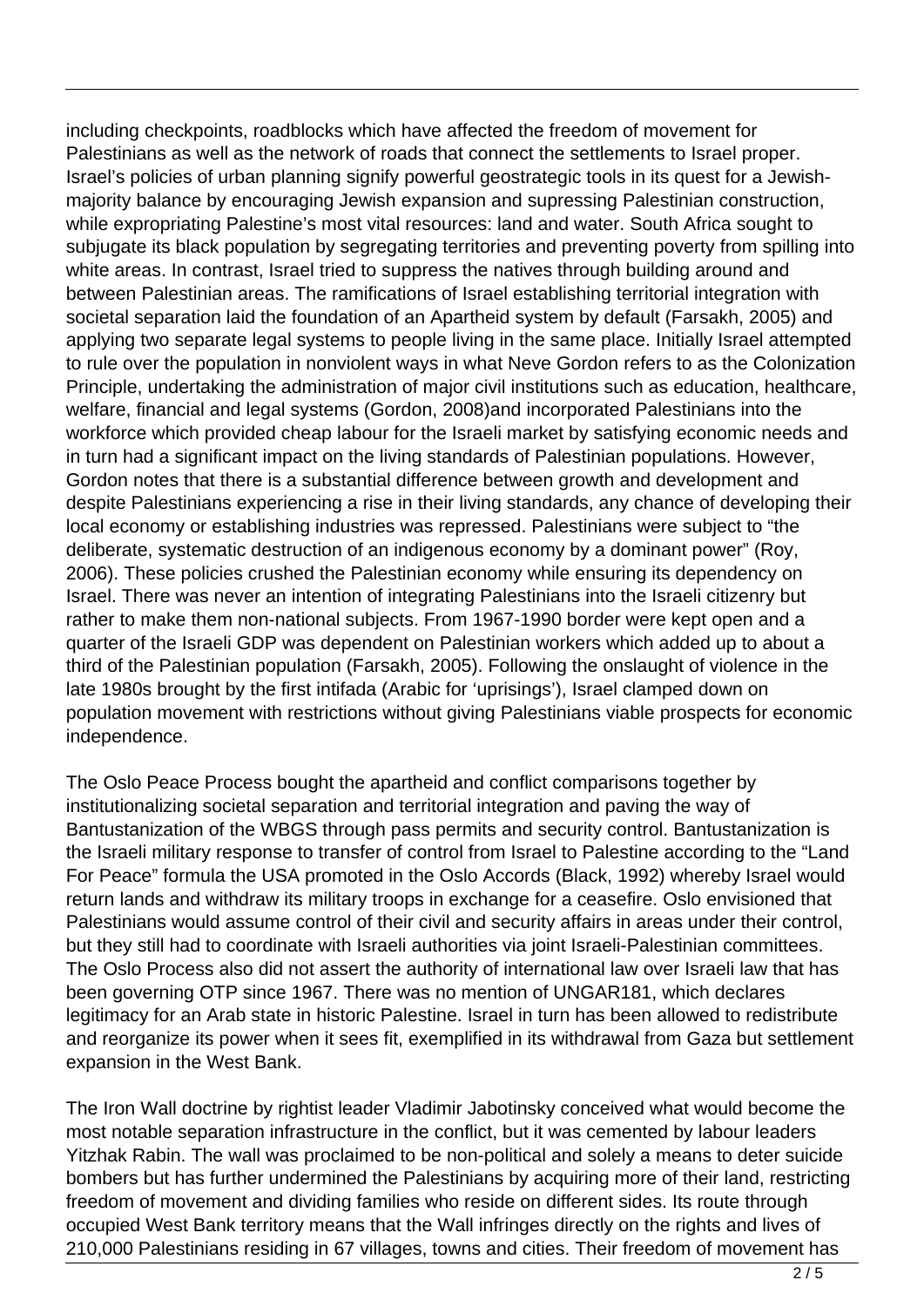been seriously affected by the bypass roads linking the settlements to Israel and the numerous Israeli checkpoints and roadblocks, all set up with the aim of cutting the geographical contiguity amongst Palestinian areas while erasing the social and commercial life in East Jerusalem. Israel formalised its annexation of the eastern half of the city in 1980 when it passed the Jerusalem Law, claiming that "Jerusalem, complete and united, is the capital of Israel", in violation of international law, which declares the city be administered by the UN for its importance to the three Abrahamic religions Israel has confiscated 35% of the Palestinian lands in East Jerusalem and allocated them to Jewish colonization (Erakat, 2019) Israel has also used zoning policies to declare 22% of Palestinian land as "green areas" on which Palestinians were not allowed to build. Currently, only 13% of the total area of East Jerusalem is zoned for Palestinian construction, and most of it is already built and inhabited (White, 2009). Israel considers any construction without a permit "illegal" and frequently demolishes such constructions, causing forced displacement of the inhabitants. In 2017, US President Donald Trump announced a shift in decades of US policy by recognising Jerusalem as Israel's capital and moving its embassy there.

The seizing of land by an occupying power, in this case Israel's intention of settling a permanent colonial community, can relate to the indigenous population residing there in two possible scenarios. Their exploitation as a subordinated labour force, as happened in much of Latin America, Algeria and South Africa, or their more or less rapid extermination, as occurred in Australia, North America and the Caribbean (Wolfe, 2006). Israel exemplifies both relationships as it was initially dependent on Palestinian labour but with the influx of Mizrahi and Sephardi Jewish immigration integrating into the labour force, Palestinians were systematically outsourced and replaced. Neve Gordon shares a similar outlook when analysing the Israeli military occupation's transition from holding sovereignty over managing the Palestinians as subjects in the economic and social spheres to gradually working to remove them from the political and physical landscape, spelling the gradual ejection of a people whose persistent presence has been a perpetual obstacle to the completion of the Zionist project (Lloyd, 2012). Had Israel declared its borders along the 1949 armistice line, maintaining an 80 percent demographic balance may have been possible. Israel, however, has never declared any borders (Morris, 1995.) Rather than make provisions in Area C (62 percent of the West Bank under temporary Israeli civil and military jurisdiction, as stipulated in the Oslo Accords) for eventual Palestinian control, it has firmly established its settlement-colonial pursuits while Bantustanization as not bought Palestinians closer to a viable state but more comparable to the unsustainable Bantustans of SA's apartheid. Israel has created in the Occupied Territories a regime of separation based on discrimination, applying two separate systems of law in the same area and basing the rights of individuals on their nationality. This regime is singular in the modern world, and is reminiscent of the Apartheid regime in South Africa. If Zionism strived to acquire a land without a people, Apartheid South Africa's was to acquire a land while subjugating its people.

Hendrik Verwoerd, the architect of Apartheid, in an effort to deter international criticism embarked on a "separate development" approach (Finkelstein, 1995). The Apartheid regime incorporated the mechanisms of urban planning to segregate on a national-scale to push its white-nationalist agenda and fractionated South Africa. The strategy was to establish a demographic majority of white people in South Africa, similar to the occupation in the West Bank trying to solidify a Jewish majority faced with the rising numbers of Arab populations. Between 1951-1970 four major acts were legislated by the SA parliament: The Group Areas Act, 1950; the Population Registration Act, 1950; the Bantu Authorities Act, 1951 which had its origins the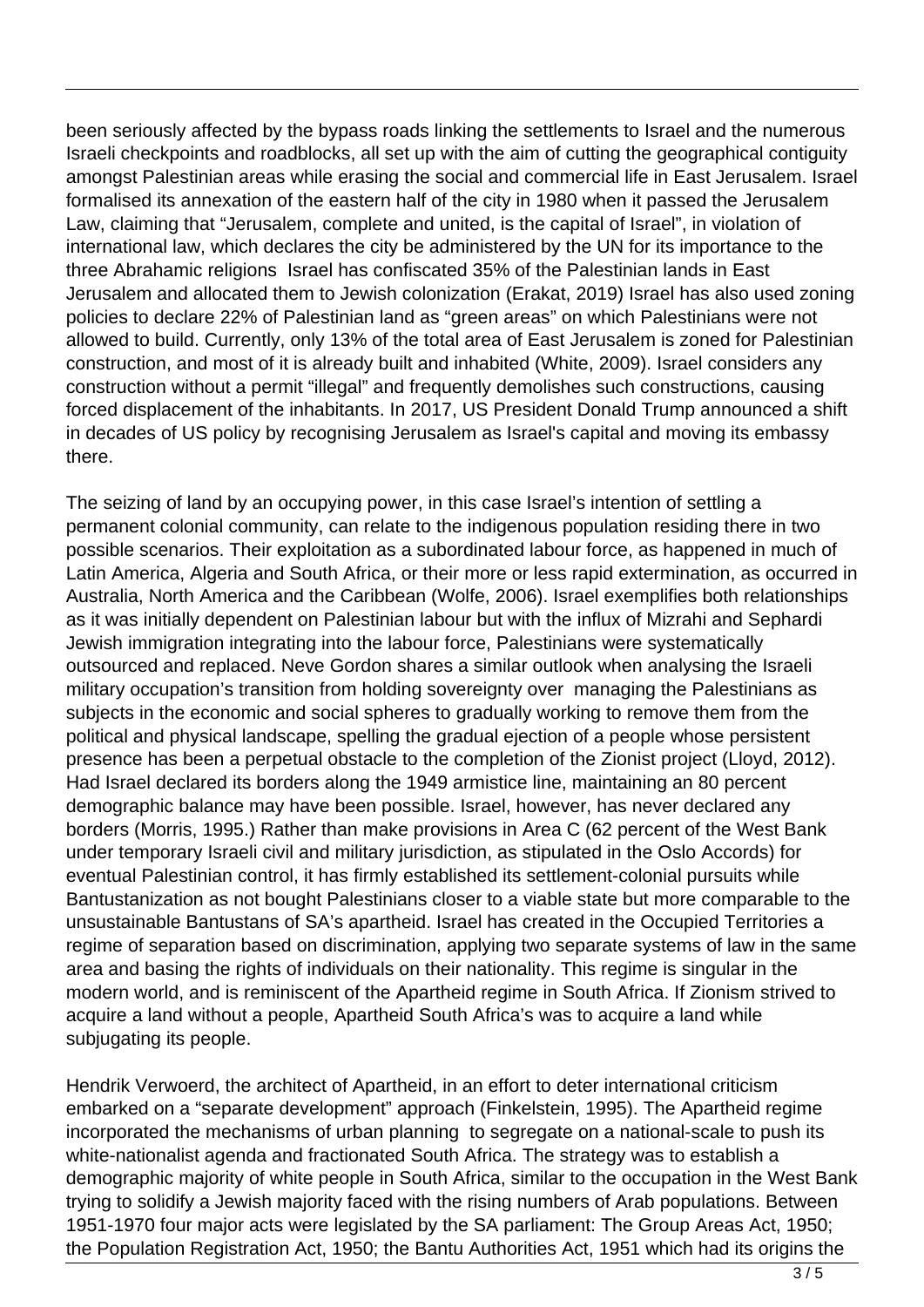Land Acts of 1913 and 1936 THAT created reserves for the native black population. Then in 1970 the Bantu Homelands Citizenship Act made the native population legal citizens of their Bantustans, denying black South Africans political rights in white South Africa and transferred reserves into 10 homelands: Addressing the question of Black South African's right to selfdetermination and political representation in a way that excluded them from the democratic process which the whites wanted for their sole control (Farsakh, 2005).

From 1961 to 1983, some 3.5 million non-white South Africans were forcibly removed from their homes and forced into ten segregated enclaves, the infamous Bantustans. Under the veneer of democratic and self-autonomous, where black people could realize their political ambitions, Verwoerd rationalized that black people would be held responsible for the failure of their states. These lands were non-contiguous and away from landscape devoid of any resources where a viable economy and infrastructure could be established. This was a clear economic strategy that served two purposes in ensuring the convenient access of cheap black labour that still preserved an ethnically exclusive white state, while enhancing the financial legitimacy of Bantustans to the international community through subsidies and loans (Said, 1995 ). South Africa did not intend to nullify the indigenous population, as exemplified by Israel's approach to the Palestinians, but rather facilitate them into a supply of cheap labour for white areas. The international community condemned apartheid and refused Transkei, the first Bantustan state, admittance into the UN. A notable point of contention in the Israeli-Palestinian apartheid analogy is the two-state territorial partition as a solution to the conflict while the ANC refused the Afrikaners' Bantustan separatist approach and called for the creation of a democratic nation for all citizens. Townships were designed for control and exclusion and found their development in colonial town planning. Forcibly removing Africans from urban areas and relocating them into townships would create vacant spaces purged of any remnants of indigenous culture and customs while simultaneously creating black labour districts on the periphery of cities and towns, which still represent large portions of the contemporary South African citizenry. A quarter (24.35% or about 11.6 million) of South Africa's population of 47.8 million people live in the 76 largest townships in the country. All these areas are characterized by low levels of community facilities and commercial investment, high unemployment, low household incomes and poverty.

Apartheid ended, legally and politically, in 1994; yet the extensive effects of its policies, spatial as well as social and economic, have not been so simple to undo. Apartheid means, after all, separation, and many of its laws formalized and extended an already long-standing racial segregation (Low, 2017). Land reform in South Africa is a highly divisive and contentious political matter. Decades of colonial dispossession sanctioned through discriminatory Apartheid laws impeded possibilities of land ownership amongst the black majority and were intended to shape Africans into a passive and compliant underclass. What emerged was Native Housing beyond the gaze of the ruling white minority (Mills, 1989)

Upon the country's independence from white-minority rule in 1994, in order to ensure the approval of free elections by the National Party, the A.N.C renounced major land transfers from white to black ownership. The A.N.C's primary objective was inclusion into the existing system, they wanted themselves to be part of the capitalist economy (Mbeki, 2008) and began negotiating land reparations through a programme that allowed the government to buy land from willing white farmers, much to stagnant results with most of the farmland still falling under ownership of the white population. It is estimated that white South Africans, who form approximately nine percent of the country's population, own more than 70 percent of the commercial agricultural land. Property rights in black communities are not explicitly stated (von